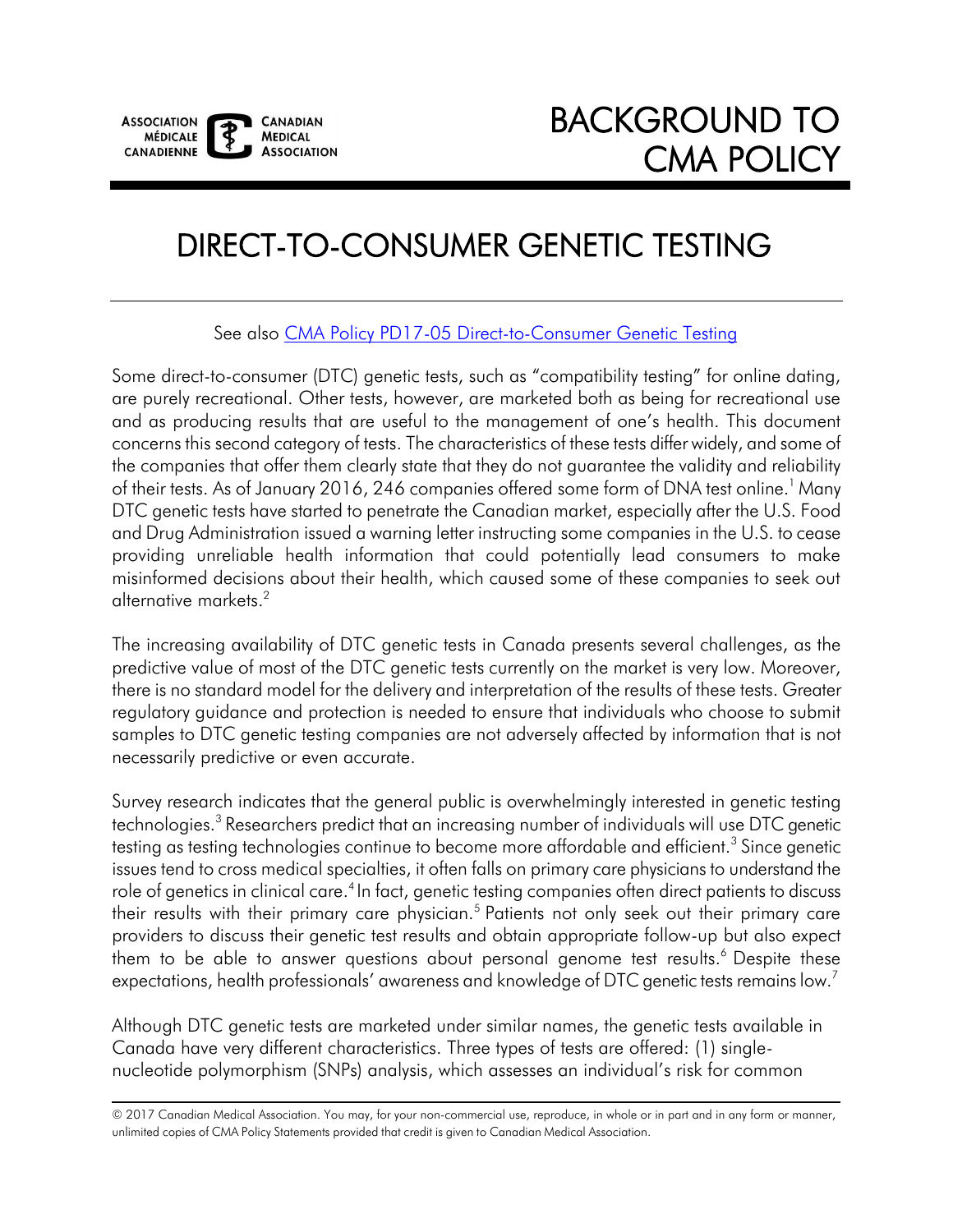multifactorial diseases (e.g., diabetes, myocardial infarction), (2) targeted mutation analysis and (3) sequencing. Some are ordered directly by the consumer while others are pre-ordered by the consumer and the order is co-signed by a physician (the patient's physician or a physician who has never met the patient and whose services are provided by the company). SNP testing assesses for a number of genetic variants that are common in the general population and that have been identified in association studies to modify (increase or decrease) the risk of a given disease.

Some DTC genetic testing companies explicitly state in their terms of service that they do not guarantee the accuracy or reliability of the test. This is due in part to deficiencies in the science underlying the tests and their interpretation. For example, the interpretation of SNPs analysis for common multifactorial diseases can only be as good as the science behind it. The scientific community has a long way to go before it will have identified all of the significant genetic risk factors and protective factors for these diseases. Because of this, a given consumer could receive greatly divergent risk interpretations.<sup>3</sup> In the case of targeted mutation analysis and sequencing, the specific panels offered by DTC genetic testing companies may not include all of the clinically relevant genes and mutations. This could result in a consumer receiving harmful false reassurance. Test results may include information on genetic changes that are only weakly associated with disease, leading to undue anxiety. As such, the clinical and health value of DTC genetic testing continues to be debated despite consumer uptake of, and enthusiasm for, DTC genetic testing offered online.

 the business model is to sell consumers' DNA along with the clinical information that the Currently, most DTC genetic testing services exist in regulatory limbo, benefiting from laws that tend to lag behind technological innovation. Questions about access to the information yielded by these tests have emerged as a particular concern. For some companies, an important part of consumers provide via their interactive websites. Most Canadians are unaware of this: they pay for a test and do not expect that their data will later be sold.

## ISSUES ARISING IN CLINICAL CONTEXTS

 results are misunderstood, inappropriateness of advertising, discrimination with respect to Studies have shown that physicians see a number of benefits with DTC genetic testing, but they also have concerns. The benefits physicians have identified include convenience, promotion of preventive medicine and the provision of personalized services.<sup>5</sup> They are concerned about the reliability of test results, the provision of adequate information/counselling, patient anxiety if the employment and insurance, the possible spread of beliefs such as genetic determinism, and the inappropriate disclosure of patients' genetic information.<sup>5</sup>

The following sections will address primary concerns identified by research and in practice.

#### 1. Patient privacy

Privacy is one of the top concerns of the general public about genetic testing.<sup>8</sup> According to a 2010 report commissioned by the Office of the Privacy Commissioner of Canada, approximately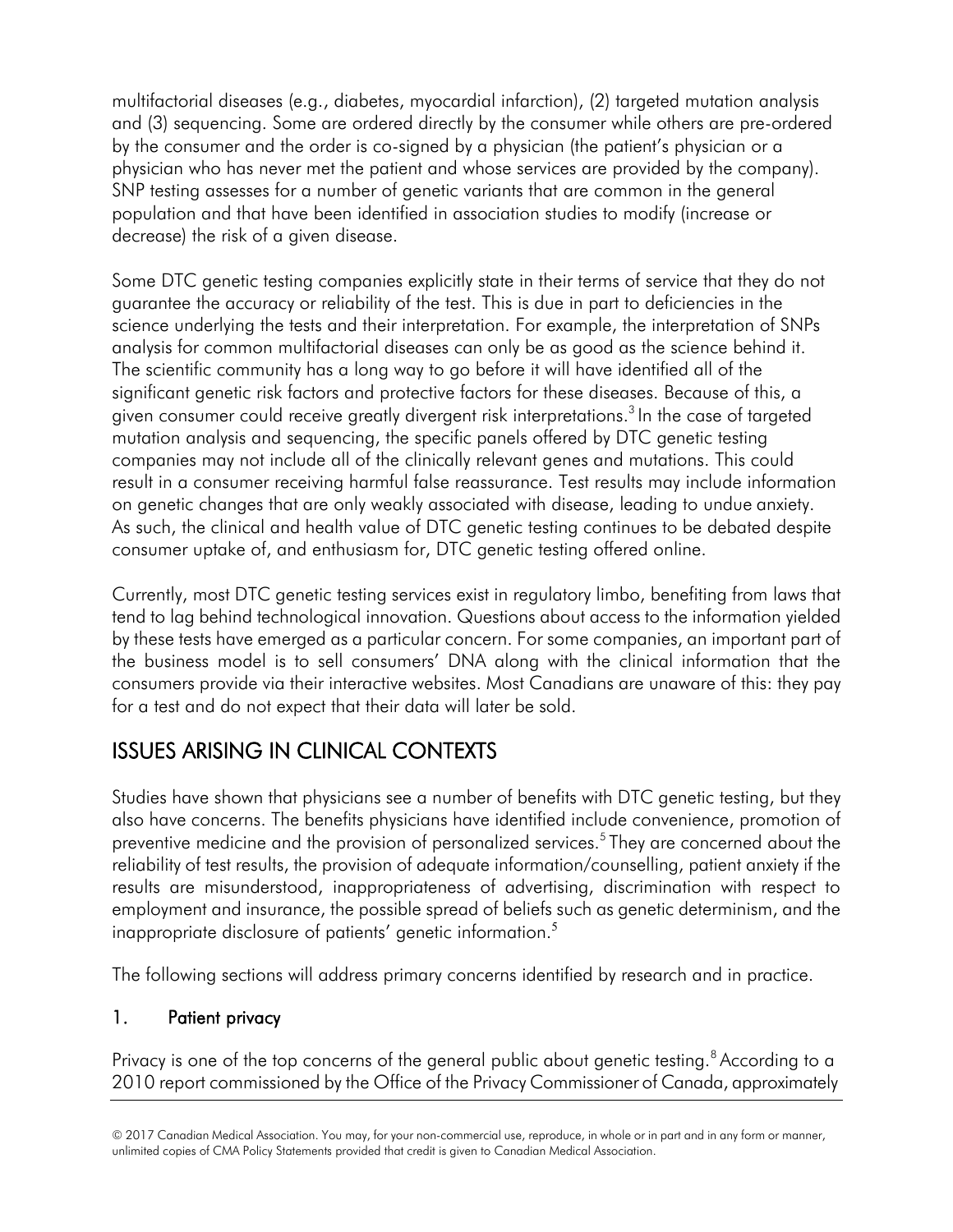undergo genetic testing. $9$  The average Canadian consumer is not adequately informed that an their database of phenotypic information and DNA accumulated from their clients to third 60% of patients indicated that privacy and discrimination fears would influence their decision to important part of the business model of many DTC genetic testing companies is to build and sell parties, such as biobanks or pharmaceutical companies.

#### *1.1 Informed consent*

received from DTC genetic testing, $11$  which can be interpreted as an indication that consumers give their consent without reading or understanding the disclaimers made by the companies. $^{\rm 11}$ The increasing quantity, complexity and diversity of DTC genetic testing services pose challenges for informed consent because both specific and generic models do not meet ethical standards when applied to this type of service.<sup>10</sup> Many companies bind their consumers to contracts that are activated once the website is viewed, a practice that challenges the adequacy of consent, as it is common for people to view a website without reading or even seeing its terms of reference.<sup>1</sup> Consumers who present to genetic clinics tend not to question the validity of the results they have Physicians are concerned that this lack of informed consent could compromise the confidentiality of personal health information, encourage requests for unnecessary medical tests and potentially cause distress to patients.

#### *1.2 Insurance*

genetic results could affect their health insurance premiums or lead to denial of coverage.  $^{\text{12}}$  basis of risk. While insurers have generally been entitled to request genetic information in the form of family history, to access medical files and to conduct medical tests, $^{13}$  consumers have The insurance industry is of particular concern in the context of privacy and DTC genetic tests. A study of patients' perceptions of DTC genetic tests found that participants were concerned that Private insurance is fundamentally rooted in the practice of discriminating between clients on the expressed the view that the rules governing access to genetic information should be stricter than for access to other forms of personal information.<sup>3</sup>

 While there are studies that report cases of genetic discrimination, it is often unclear whether such treatment is perceived or actual.<sup>14</sup> Thus, the consequences of genetic testing remain not be accurate and/or reliable. Although there is presently no evidence of widespread use of genetic testing by insurance companies, $14}$ experts agree that in the next 10 years public acceptance of the use of information from genetic testing will increase and it will become genetic testing plays in insurance company decision-making. Before policy-makers tackle the uncertain. Of particular concern is the potential for discrimination on the basis of results that may possible to more accurately interpret data from genetic tests (K. Boycott, J. Davies and K. Morin, CIHR Café Scientifique, unpublished remarks), threatening to alter the currently limited role that potential issues related to the use of DTC genetic testing, it is imperative that they start at ground level and explore options to regulate insurance companies' access to such tests.

#### 2. Patient response

#### *2.1 Interpretation of results and changes in behaviour*

Proponents of DTC genetic testing point to the potential for patients to make positive changes to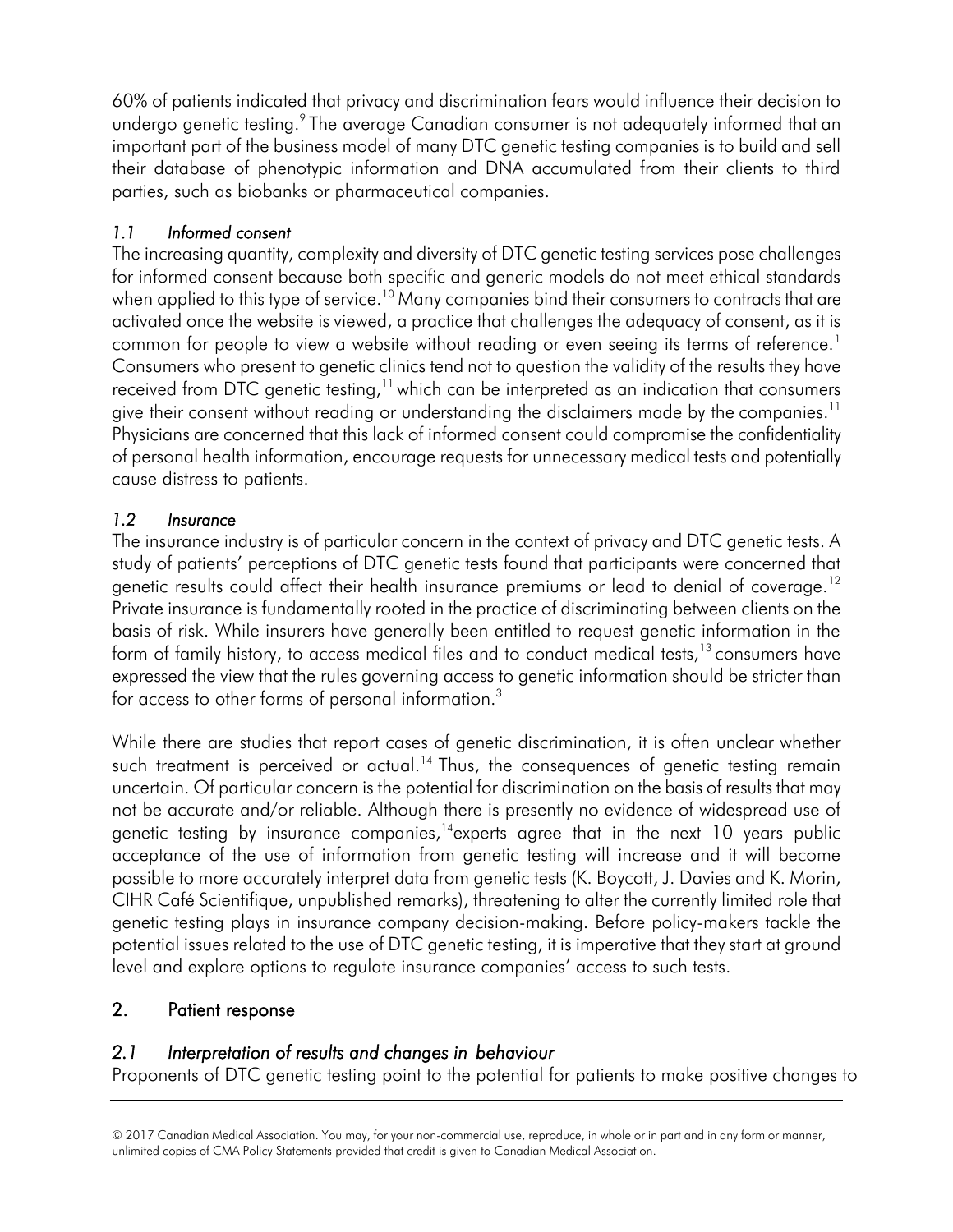services are likely to also be among those most motivated to make health-related changes.<sup>15</sup> Recent evidence suggests the opposite response: the general population has a tendency to decrease healthy practices upon learning about a lower health risk, and they do not increase make poorer health decisions if they are under the impression that they are not at risk for developing a certain disease; for example, they may avoid routine screening for breast or their health as a result of learning about their genetic susceptibility to certain diseases. Findings of studies in this area, however, are inconsistent to date. While some studies have reported that there are some behaviour changes, it is important to keep in mind that early adopters of these healthy practices when they learn that they have an increased health risk.<sup>17</sup> Indeed, patients may prostate cancer, or they may not follow exercise and diet advice.<sup>16</sup>

their disease risk. $^{10}$  Without expert guidance, the patient may not be able to evaluate their test results accurately enough to make informed health decisions.<sup>16</sup> There is very little evidence to suggest that receipt of a DTC genetic test result produces sustained behavioural change. $^{17}$  In fact, studies on psychological theories related to motivation do not consider disease risk information a useful tool for motivating patients to change their behaviour.<sup>17</sup> Therefore, while receipt of DTC genetic test results may encourage patients to see their family physician and possibly undergo further consultation, the health care resources invested in interpreting results These variations in behaviour can be largely attributed to the fact that there is an overarching risk that patients will misinterpret the data they receive from the testing companies. The problem with susceptibility tests in the context of DTC genetic testing is not only that the test results may cause psychological or physical harm but also that there is a possibility that patients will over-interpret with limited clinical validity may not produce sustained behavioural changes, good or bad.

#### 3. Resource allocation

 One of the stated goals of personalized medicine is to save health care systems money by through a DTC company.<sup>18</sup> Furthermore, physicians who are presented with DTC genetic test results by their patients have a legal and ethical obligation to do their due diligence and carry facilitating the use of fewer but more effective treatments.<sup>18</sup> However, greater demand for genetic testing, whether public or private, could produce the opposite effect: consumption of health care resources may increase as patients consult with their regular physician about results they obtained out a complete, clinically valid investigation, which may ultimately negate the cost savings that personalized medicine is expected to produce.<sup>18</sup>

 providers, as they seek out their primary care provider to discuss their results and they obtain follow-up care from a genetic counsellor<sup>[.19,](#page-6-17)5</sup> At least one study has suggested that there is an genetic testing companies frequently direct patients to discuss their results with their physicians Patients who participate in DTC genetic testing are likely to drive up the utilization of health care expectation that physicians will help patients to interpret their DTC genetic test results, and DTC before acting upon their testing information.<sup>5</sup> Consequently, the responsibility falls on primary care providers to discuss this technology with their patients.<sup>5</sup>

Primary care providers, however, believe that genetic specialists are the most appropriate providers of counselling for DTC genetic tests.<sup>16</sup> While they acknowledge the benefits of DTC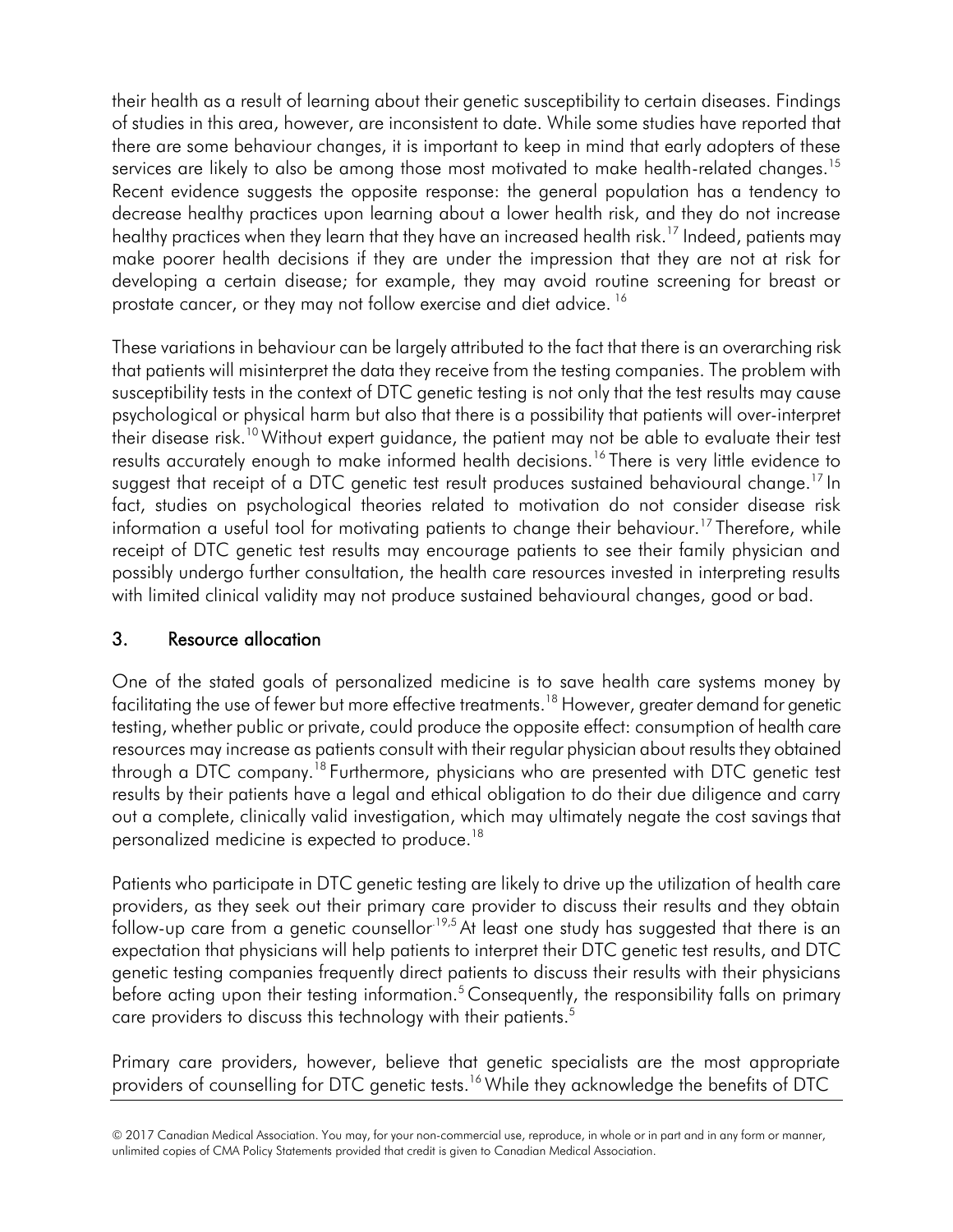patients to seek unnecessary and potentially expensive follow-up tests.<sup>16</sup> As a result, additional genetic tests, including the potential for test results to encourage patients to be more involved in their care and take responsibility for their health, they also agree that test results may encourage health care resources may be required to cope with the increased demand for medical follow-  $UD.<sup>20</sup>$ 

#### 4. Physician education

 Although DTC genetic testing companies have been around since the early 2000s, levels of services generally remain low. $^{21}$  Research suggests that few physicians feel they have the necessary training and knowledge in genomics to provide adequate care in this area.<sup>19</sup> A perceived lack of clinical utility appears to be a barrier to learning more about DTC genetic complex issues involved and help them to better counsel patients who seek follow-up for their awareness among health care professionals vary, and knowledge and understanding of the testing.<sup>6</sup> Increased genetics training and awareness may allow physicians to better appreciate the DTC genetic test results.

#### *4.1 Topics that physicians want to learn about*

 health insurance and employment discrimination, which may affect their patients who present with a DTC genetic test.<sup>5</sup> Therefore, important discussion points to include in a physician discrimination, legislation currently in place to protect against genetic discrimination, and guidelines for managing risk. $^6$  Given the ease with which patients can access DTC genetic Most physicians are concerned about the privacy implications of DTC genetic testing, specifically education program would be information on the risks of insurance and employment testing, it is essential to provide health professionals with appropriate education on the potential benefits and risks of DTC genetic testing and help them develop an approach to interpreting the results of such testing, so that they can protect their patients from harm and arrange follow-up appropriately[.21](#page-6-19) 

### 5. Legislative landscape in Canada

 Before May 2017, Canada did not have a law to specifically protect against genetic applied to DTC genetic testing issues, including genetic discrimination and information collection, use and disclosure[.14](#page-6-9) The laws that regulate medical devices, such as the *Food and Drugs Act,* did not clearly apply in the context of DTC genetic tests either,<sup>2</sup> because consumers outside the scope of that legislation.<sup>22</sup> As a result, there was limited evidence to form the discrimination. Existing human rights and privacy law could only be ambiguously and tenuously are not purchasing genetic testing kits but rather they are purchasing testing services, which fall regulations necessary to ensure the validity and utility of these tests.

 Fortunately, on May 4, 2017, Bill S-201 (hereinafter termed S-201), *An Act to prohibit and prevent genetic discrimination,*[23](#page-7-1) received Royal Assent and will soon become law. S-201 provides a basis for the creation of regulations concerning the validity and utility of DTC genetic tests. The bill prohibits the requirement that an individual submit to genetic testing or disclose the results of genetic tests in order to receive goods or services or in order to enter into or continue a

<sup>© 2017</sup> Canadian Medical Association. You may, for your non-commercial use, reproduce, in whole or in part and in any form or manner, unlimited copies of CMA Policy Statements provided that credit is given to Canadian Medical Association.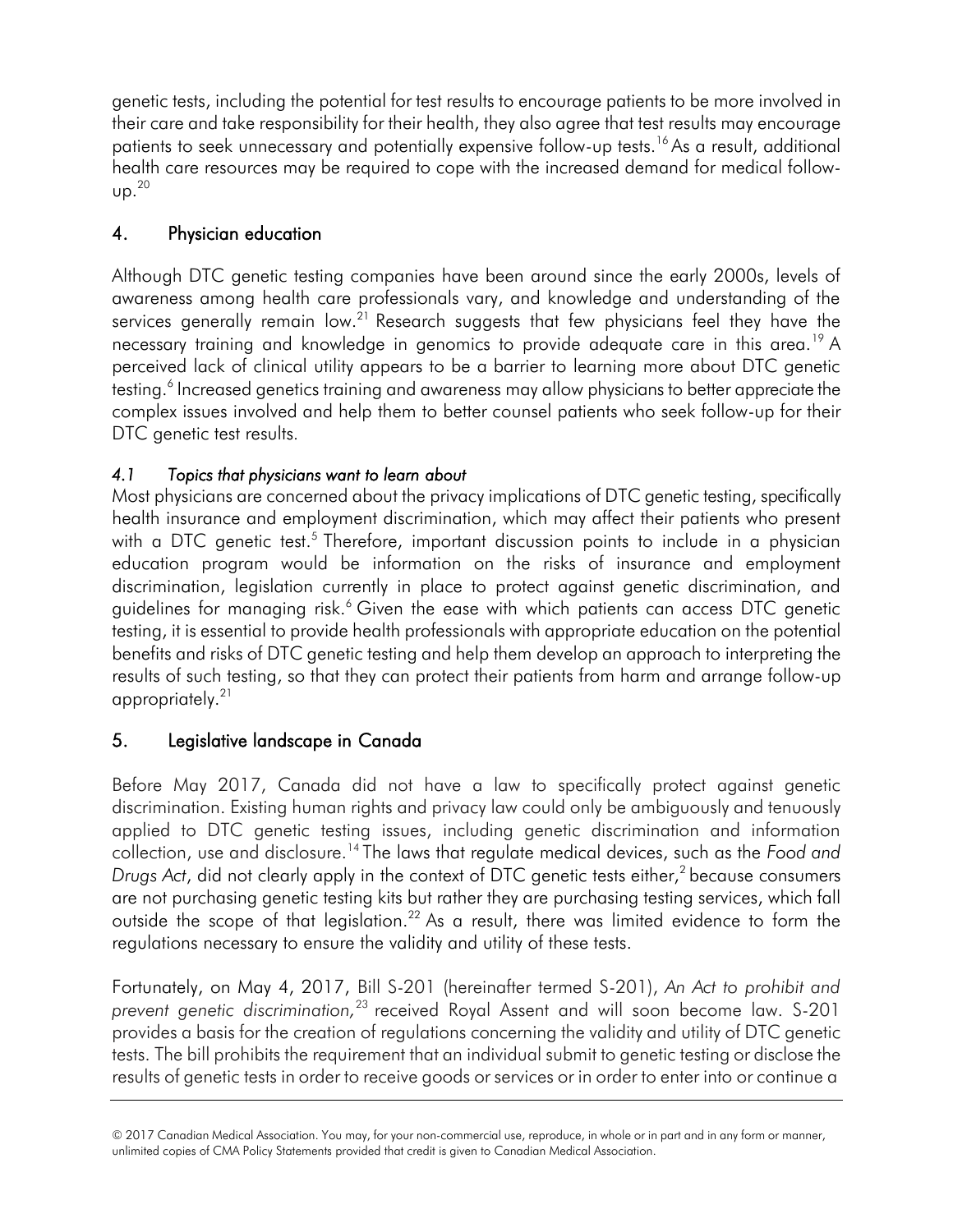from being used as the basis of any specific conditions in a contract or agreement. S-201 amends the *Canada Labour Code* to protect employees from being required to undergo or disclose the results of genetic testing and amends the *Canadian Human Rights Act* to prohibit discrimination on the grounds of genetic characteristics.<sup>23</sup> Legislation at a provincial level,  however, may still be required. Private Member's Bill 127, *An Act to amend the Human Rights Code with respect to genetic characteristics*, *[24](#page-7-3)* was presented to the Legislative Assembly of the contract or agreement, and it prohibits submission to genetic testing or disclosure of test results Province of Ontario in 2013 but did not move past the first reading.

 Federal and provincial privacy legislation (such as the federal *Personal Information Protection and Electronic Documents Act*, or PIPEDA) also plays a role in protecting against genetic discrimination by requiring an individual to consent to the collection, use or disclosure of personal information.<sup>25</sup> Currently, the Office of the Privacy Commissioner of Canada does not support amending the *Privacy Act* or PIPEDA, on the grounds that these laws sufficiently apply to genetic information[.25 W](#page-7-2)hile this legislative framework might provide some protection against genetic discrimination, there is a lack of clarity as to whether it strikes the appropriate balance between consumers' rights to privacy and the interests of insurers. Furthermore, the courts have yet to provide an opinion regarding the constitutionality of S-201 or to assist in the interpretation of privacy legislation in the context of DTC testing, because of the novelty of the service.

 Canada has yet to counterbalance the lack of consumer protection in Canadian insurance laws.<sup>24</sup> While existing legislation may offer some protection, the absence of legal precedents It is uncertain *if* and *how* Bill S-201 will inform future regulations placed upon employers and insurers. Significant gaps in the legislative framework remain; in particular, privacy protection in creates uncertainty and leaves consumers to engage in DTC testing services at their own risk.

See also CMA Policy PD17-05 Direct-to-Consumer Genetic Testing May 2017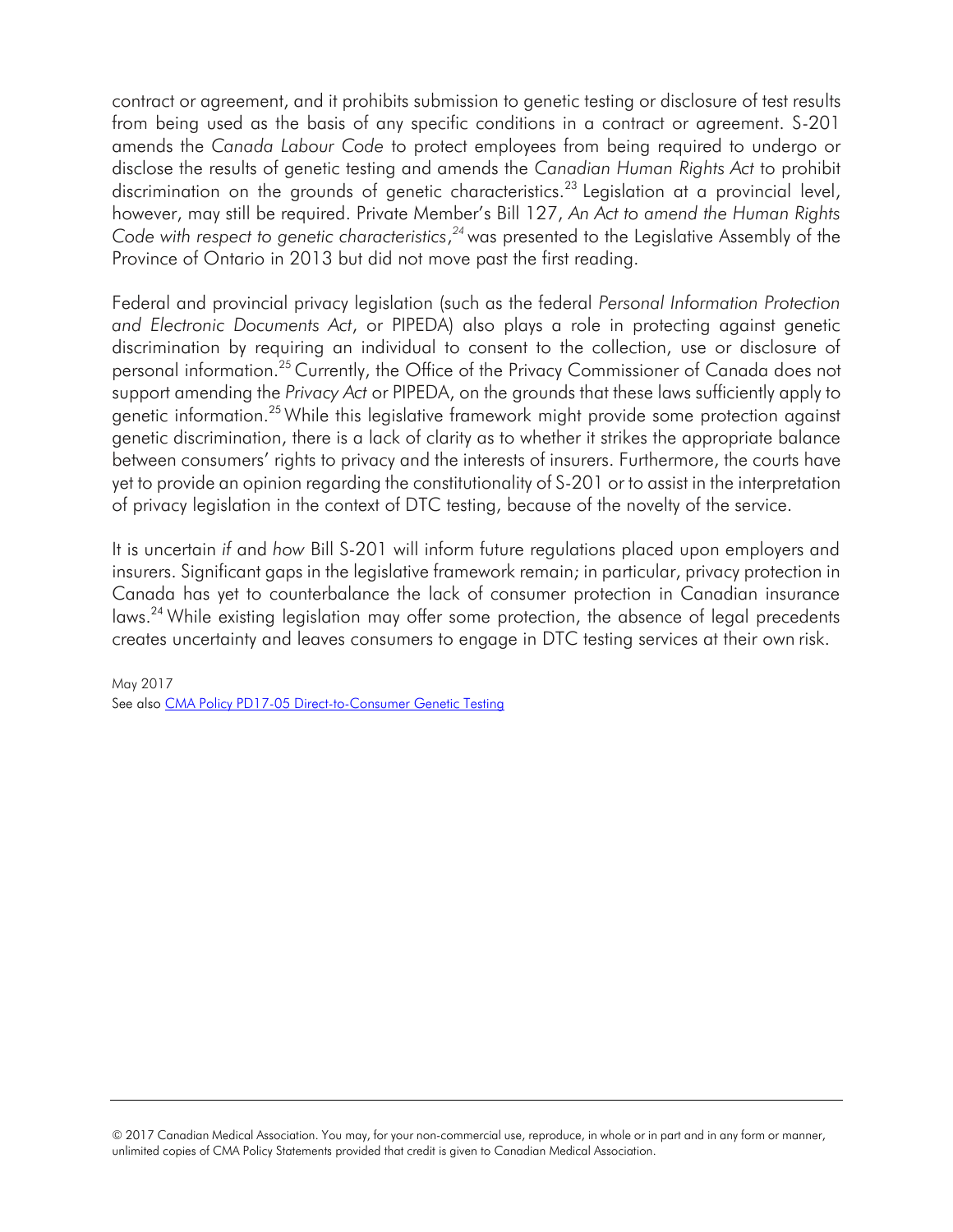#### **REFERENCES**

16

<span id="page-6-16"></span>18

<span id="page-6-1"></span><sup>1</sup> Phillips AM. Only a click away – DTC genetics for ancestry, health, love ... and more: a view of the business and regulatory landscape. *Appl Transl Genom* 2016;8:16–22.<br><sup>2</sup> US Food and Drug Administration. Warning letter. Silver Spring (MD): The Administration; 22 Nov 2013.

<span id="page-6-2"></span>Available: [www.fda.gov/iceci/enforcementactions/warningletters/2013/ucm376296.htm \(](http://www.fda.gov/iceci/enforcementactions/warningletters/2013/ucm376296.htm)accessed 2017 May 19).

<span id="page-6-0"></span> 3 Caulfield T. Direct-to-consumer testing: if consumers are not anxious, why are policy makers? *Hum Genet*  2011;130:23–5. 4 Delaney SK, Christman MF. Direct-to-consumer genetic testing: perspectives on its value in healthcare. *Clin* 

<span id="page-6-3"></span>*Pharmacol Ther 2016; 99(2)*:146–8.<br><sup>5</sup> Powell KP, Cogswell WA, Christianson CA, et al. Primary care physicians' awareness, experience and opinions

<span id="page-6-4"></span>of direct-to-consumer genetic testing. *J Genet Couns* 2012;21(1):113–26.

<span id="page-6-5"></span>6 Powell KP, Christianson CA, Cogswell WA, et al. Educational needs of primary care physicians regarding direct-to-consumer genetic testing. *J Genet Couns* 2012;21(3):469–78.<br><sup>7</sup> Jackson L, Goldsmith L, Skirton H. Guidance for patients considering direct-to-consumer genetic testing and

<span id="page-6-6"></span>health professionals involved in their care: development of a practical decision tool. *Fam Pract* 2014;31(3): <sup>341</sup>–8. 8 Caulfield T, McGuire AL. Direct-to-consumer genetic testing: perception, problems, and policy responses. *Annu* 

<span id="page-6-7"></span> *Rev Med* 2012; 63:23–33.

<span id="page-6-11"></span>9 Office of the Privacy Commissioner of Canada. *Analysis of privacy policies and practices of direct-to-consumer genetic testing companies: private sector databanks and privacy protection norms.* Ottawa: The Office; March 2010. p. 6.

<span id="page-6-10"></span><sup>10</sup> Bunnik EM, Janssens AC, Schermer MH. Informed consent in direct-to-consumer personal genome testing: the outline of a model between specific and generic consent. *Bioethics* 2014;28(7):343–51.<br><sup>11</sup> Brett GR, Metcalfe SA, Amor DJ, et al. An exploration of genetic health professionals' experience with direct-

<span id="page-6-8"></span>to-consumer genetic testing in their clinical practice. *Eur J Hum Genet* 2012;20(8):825–30.

<span id="page-6-12"></span> $12$  Wasson K, Sanders TN, Hogan NS, Cherny S, Helzlsouer KJ. Primary care patients' views and decisions about, experience of and reactions to direct-to-consumer genetic testing: a longitudinal study. *J Community Genet*. 2013;4:495-505<br><sup>13</sup> Lemmens T, Pullman D, Rodal R. Revisiting genetic discrimination issues in 2010: policy options for Canada

<span id="page-6-13"></span>[PowerPoint presentation]. Ottawa: Genome Canada; 15 June 2010. Available:

<span id="page-6-9"></span> [www.genomecanada.ca/sites/default/files/pdf/en/gps\\_speakers\\_presentation/trudo-lemmens-daryl-pullman.pdf](http://www.genomecanada.ca/sites/default/files/pdf/en/gps_speakers_presentation/trudo-lemmens-daryl-pullman.pdf) <sup>14</sup> Zinatelli F. Industry Code: Genetic testing information for insurance underwriting [Internet]. Toronto, ON: CLHIA; 2017 Jan 11. Available from

[https://www.clhia.ca/domino/html/clhia/CLHIA\\_LP4W\\_LND\\_Webstation.nsf/page/E79687482615DFA485257](https://www.clhia.ca/domino/html/clhia/CLHIA_LP4W_LND_Webstation.nsf/page/E79687482615DFA485257D5D00682400/%24file/Industry%20Code%20Genetic%20Testing%20-%20Updated.pdf)  [D5D00682400/\\$file/Industry%20Code%20Genetic%20Testing%20-%20Updated.pdf](https://www.clhia.ca/domino/html/clhia/CLHIA_LP4W_LND_Webstation.nsf/page/E79687482615DFA485257D5D00682400/%24file/Industry%20Code%20Genetic%20Testing%20-%20Updated.pdf) 15

<span id="page-6-18"></span>Adams SD, Evans JP, Aylsworth AS. Direct-to-consumer genomic testing offers little clinical utility but appears to cause minimal harm. *N C Med J* 2013;74(6): 494–8.

<span id="page-6-15"></span>Ram S, Russell B, Gubb M, et al. General practitioner attitudes to direct-to-consumer genetic testing in New Zealand. *N Z Med J* 2012;125(1364):14-26.

<span id="page-6-14"></span>Caulfield T. Obesity genes, personalized medicine and public health policy. *Curr Obes Rep* 2015;4(3):319– 23.

Caulfield T, Zarzeczny A. Defining 'medical necessity' in an age of personalised medicine: a view from Canada. *Bioessays* 2014;36(9):813–7.

<span id="page-6-20"></span><span id="page-6-19"></span><span id="page-6-17"></span>19 Bloss CS, Schork NJ, Topol EJ. Direct-to-consumer pharmacogenomic testing is associated with increased physician utilisation. *J Med Genet* 2014;51(2):83-9.

Daly AK. Direct-to-consumer pharmacogenomic testing assessed in a US-based study. *J R Coll Physicians*  8. *Edinb* 2014;44:212–3. 21

Jackson L, Goldsmith L, Skirton H. Guidance for patients considering direct-to-consumer genetic testing and health professionals involved in their care: development of a practical decision tool. *Fam Pract* 2014;31(3):341–